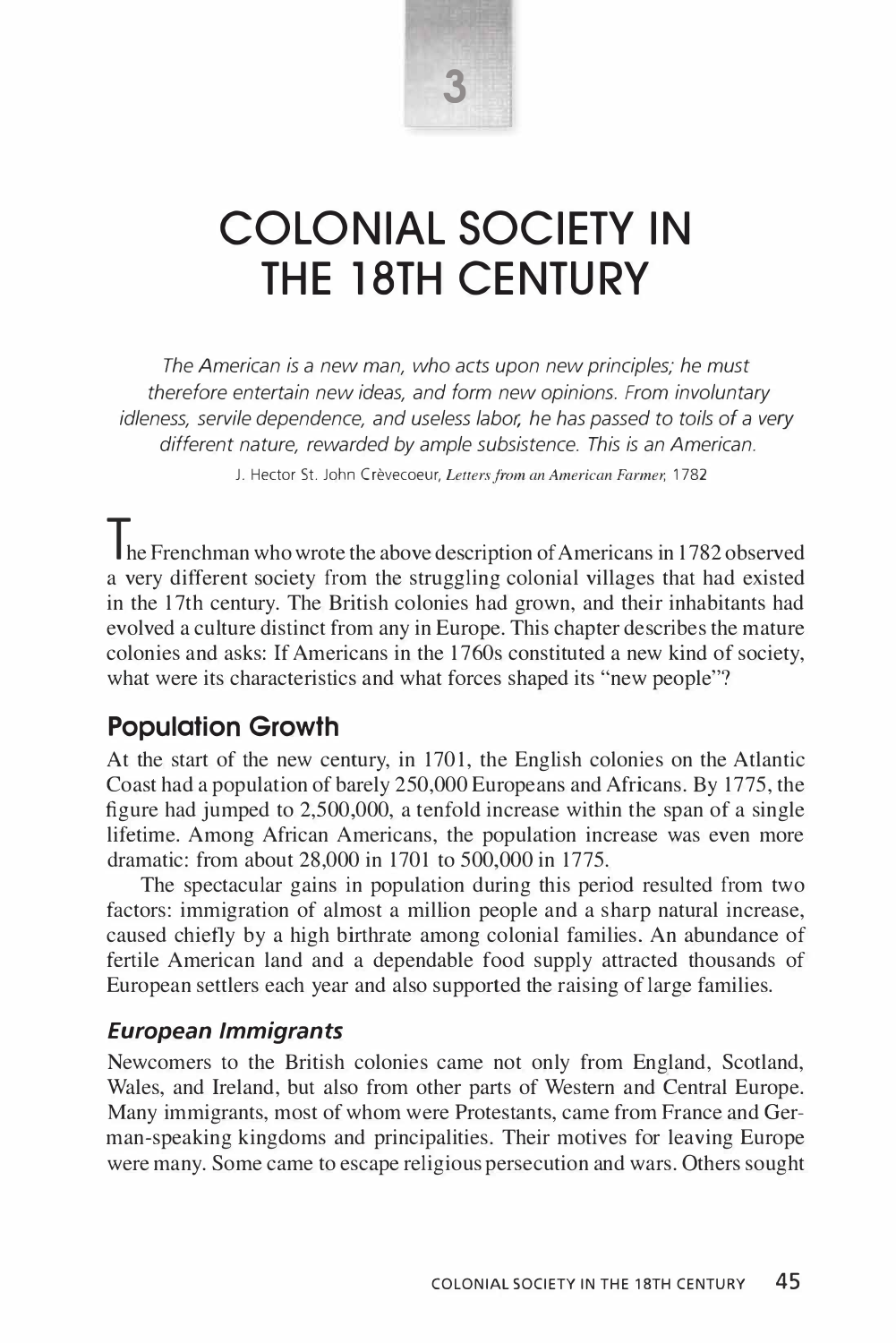economic opportunity either by farming new land or setting up shop in a colonial town as an artisan or a merchant. Most immigrants settled in the middle colonies (Pennsylvania, New York, New Jersey, Maryland, and Delaware) and on the western frontier of the southern colonies (Virginia, the Carolinas, and Georgia). In the 18th century, few immigrants headed for New England, where land was both limited in extent and under Puritan control.

**English** Settlers from England continued to come to the American colonies. However, with fewer problems at home, their numbers were relatively small compared to others, especially the Germans and Scotch-Irish.

**Germans** This group of non-English immigrants settled chiefly on the rich farmlands west of Philadelphia, an area that became known as Pennsylvania Dutch country. They maintained their German language, customs, and religion (Lutheran, Amish, Brethren, Mennonite, or one of several smaller groups) and, while obeying colonial laws, showed little interest in English politics. By 1775, people of German stock comprised 6 percent of the colonial population.

**Scotch-Irish** These English-speaking people emigrated from northern Ireland. Since their ancestors had moved to Ireland from Scotland, they were commonly known as the Scotch-Irish or Scots-Irish. They had little respect for the British government, which had pressured them into leaving Ireland. Most settled along the frontier in the western parts of Pennsylvania, Virginia, the Carolinas, and Georgia. By 1775, they comprised 7 percent of the population.

**Other Europeans** Other immigrant groups included French Protestants (called Huguenots), the Dutch, and the Swedes. These groups made up 5 percent of the population of all the colonies in 1775.

#### *Africans*

The largest single group of non-English immigrants did not come to America by choice. They were Africans—or the descendants of Africans—who had been taken captive, forced into European ships, and sold as enslaved laborers to southern plantation owners and other colonists. Some Africans were granted their freedom after years of forced labor. Outside the South, thousands of African Americans worked at a broad range of occupations, such as being a laborer, bricklayer, or blacksmith. Some of these workers were enslaved and others were free wage earners and property owners. Every colony, from New Hampshire to Georgia, passed laws that discriminated against African Americans and limited their rights and opportunities.

By 1775, the African American population (both enslaved and free) made up 20 percent of the colonial population. About 90 percent lived in the southern colonies in lifelong bondage. African Americans formed a majority of the population in South Carolina and Georgia.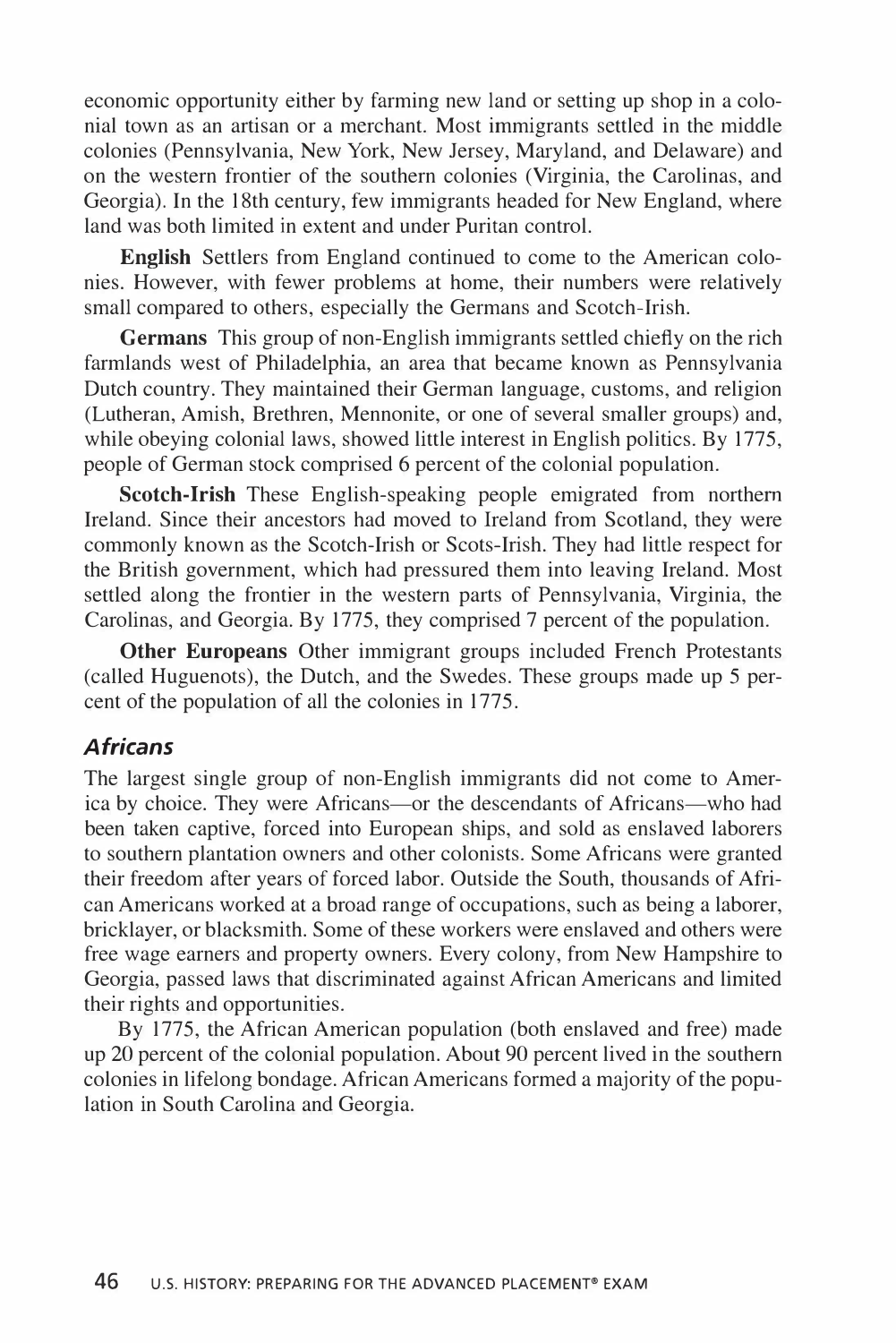# **The Structure of Colonial Society**

Each of the thirteen British colonies developed distinct patterns of life. However, they all also shared a number of characteristics.

### *General Characteristics*

Most of the population was English in origin, language, and tradition. However, both Africans and non-English immigrants brought diverse influences that would modify the culture of the majority in significant ways.

**Self-government** The government of each colony had a representative assembly that was elected by eligible voters (limited to white male property owners). In only two colonies, Rhode Island and Connecticut, was the governor also elected by the people. The governors of the other colonies were either appointed by the crown (for example, New York and Virginia) or by a proprietor (Pennsylvania and Maryland).

**Religious Toleration** All of the colonies permitted the practice of different religions, but with varying degrees of freedom. Massachusetts, the most conservative, accepted several types of Protestants, but it excluded non-Christians and Catholics. Rhode Island and Pennsylvania were the most liberal.

**No Hereditary Aristocracy** The social extremes of Europe, with a nobility that inherited special privileges and masses of hungry poor, were missing in the colonies. A narrower class system, based on economics, was developing. Wealthy landowners were at the top; craft workers and small farmers made up the majority of the common people.

**Social Mobility** With the major exception of the African Americans, all people in colonial society had an opportunity to improve their standard of living and social status by hard work.

# *The Family*

The family was the economic and social center of colonial life. With an expanding economy and ample food supply, people married at a younger age and reared more children than in Europe. More than 90 percent of the people lived on farms. While life in the coastal communities and on the frontier was hard, most colonists had a higher standard of living than did most Europeans.

**Men** While wealth was increasingly being concentrated in the hands of a few, most men did work. Landowning was primarily reserved to men, who also dominated politics. English law gave the husband almost unlimited power in the home, including the right to beat his wife.

**Women** The average colonial wife bore eight children and performed a wide range of tasks. Household work included cooking, cleaning, making clothes, and providing medical care. Women also educated the children. A woman usually worked next to her husband in the shop, on the plantation, or on the farm. Divorce was legal but rare, and women had limited legal and political rights. Yet the shared labors and mutual dependence with their husbands gave most women protection from abuse and an active role in decision-making.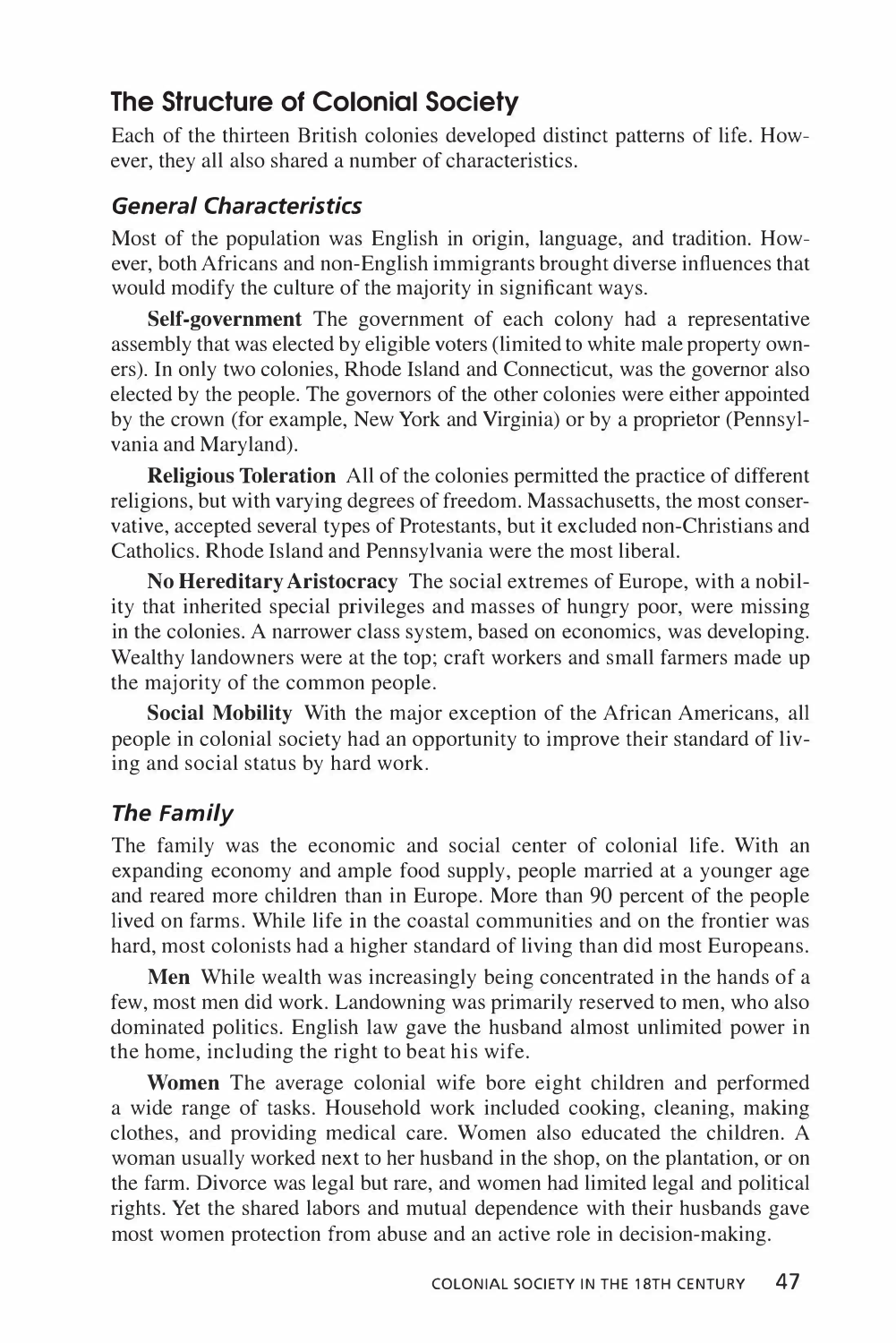# **The Economy**

By the 1760s, almost half of Britain's world trade was with its American colonies. The British government permitted limited kinds of colonial manufacturing, such as making flour or rum. It restricted efforts that would compete with English industries, such as textiles. The richness of the American land and British mercantile policy produced colonies almost entirely engaged in agriculture.

As the people prospered and communities grew, increasing numbers became ministers, lawyers, doctors, and teachers. The quickest route to wealth was through the land, although regional geography often provided distinct opportunities for hardworking colonists.

**New England** With rocky soil and long winters, farming was limited to subsistence levels that provided just enough for the farm family. Most farms were small—under 100 acres—and most work was done by family members and an occasional hired laborer. The industrious descendants of the Puritans profited from logging, shipbuilding, fishing, trading, and rum-distilling.

**Middle Colonies** Rich soil produced an abundance of wheat and corn for export to Europe and the West Indies. Farms of up to 200 acres were common. Often, indentured servants and hired laborers worked with the farm family. A variety of small manufacturing efforts developed, including iron-making. Trading led to the growth of such cities as Philadelphia and New York.

**Southern Colonies** Because of the diverse geography and climate of the southern colonies, agriculture varied greatly. Most people lived on small subsistence family farms with no slaves. A few lived on large plantations of over 2,000 acres and relied on slave labor. Plantations were self-sufficient—they grew their own food and had their own slave craftworkers. Products were mainly tobacco in the Chesapeake and North Carolina colonies, timber and naval stores (tar and pitch) in the Carolinas, and rice and indigo in South Carolina and Georgia. Most plantations were located on rivers so they could ship exports directly to Europe.

**Monetary System** One way the British controlled the colonial economy was to limit the use of money. The growing colonies were forced to use much of the limited hard currency—gold and silver—to pay for the imports from Britain that increasingly exceeded colonial exports. To provide currency for domestic trade, many colonies issued paper money, but this often led to inflation. The British government also vetoed colonial laws that might harm British merchants.

**Transportation** Transporting goods by water was much easier than attempting to carry them over land on rough and narrow roads or trails. Therefore, trading centers such as Boston, New York, Philadelphia, and Charleston were located on the sites of good harbors and navigable rivers. Despite the difficulty and expense of maintaining roads and bridges, overland travel by horse and stage became more common in the 18th century. Taverns not only provided food and lodging for travelers, but also served as social centers where news was exchanged and politics discussed. A postal system using horses on overland routes and small ships on water routes was operating both within and between the colonies by the mid-18th century.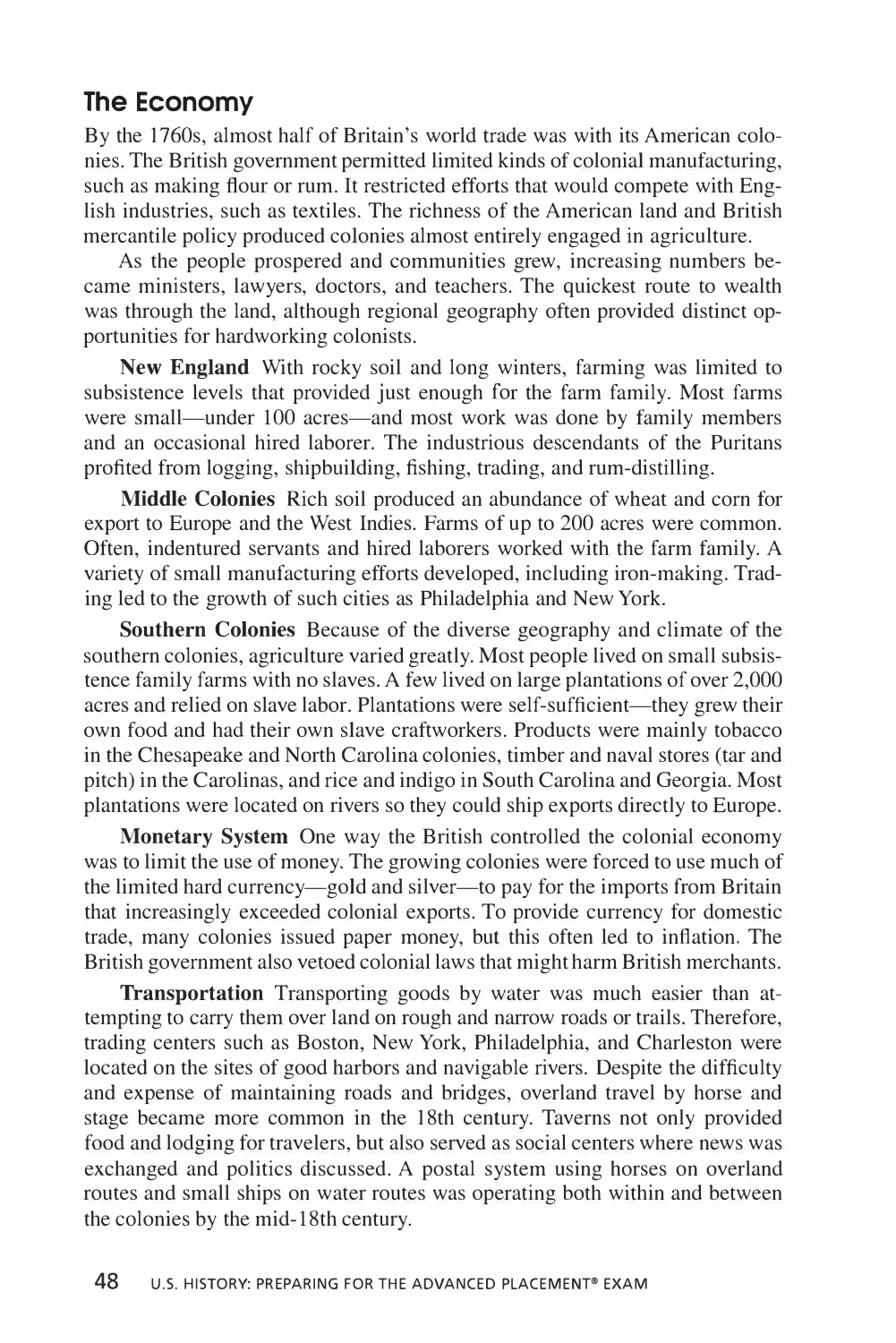# **Religion**

Although Maryland was founded by a Catholic proprietor, and larger towns such as New York and Boston attracted some Jewish settlers, the overwhelming majority of colonists belonged to various Protestant denominations. In New England, Congregationalists (the successors to the Puritans) and Presbyterians were most common. In New York, people of Dutch descent often attended services of the Reformed Church, while many merchants belonged to the Church of England, also known as Anglicans (and later, Episcopalians). In Pennsylvania, Lutherans, Mennonites, and Quakers were the most common groups. Anglicans were dominant in Virginia and some of the other southern colonies.

**Challenges** Each religious group, even the Protestants who dominated the colonies, faced problems. Jews, Catholics, and Quakers suffered from the most serious discrimination and even persecution. Congregationalist ministers were criticized by other Protestants as domineering and for preaching an overly complex doctrine. Because the Church of England was headed by the king, it was viewed as a symbol of English control in the colonies. In addition, there was no Church of England bishop in America to ordain ministers. The absence of such leadership hampered the church's development.

**Established Churches** In the 17th century, most colonial governments taxed the people to support one particular Protestant denomination. Churches financed through the government are known as established churches. For example, in Virginia, the established church was the Church of England. In Massachusetts Bay it was the Congregational Church. As various immigrant groups increased the religious diversity of the colonies, governments gradually reduced their support of churches. In Virginia, all tax support for the Anglican Church ended shortly after the Revolution. In Massachusetts by the time of the Revolution, members of other denominations were exempt from supporting the Congregational Church. However, some direct tax support of the denomination remained until the 1830s.

#### *The Great Awakening*

In the first decades of the 18th century, sermons in Protestant churches tended to be long intellectual discourses and portrayed God as a benign creator of a perfectly ordered universe. Ministers gave less emphasis than in Puritan times on human sinfulness and the perils of damnation. In the 1730s, however, a dramatic change occurred that swept through the colonies with the force of a hurricane. This was the Great Awakening, a movement characterized by fervent expressions of religious feeling among masses of people. The movement was at its strongest during the 1730s and 1740s.

**Jonathan Edwards** In a Congregational church at Northampton, Massachusetts, Reverend Jonathan Edwards expressed the Great Awakening ideas in a series of sermons, notably one called "Sinners in the Hands of an Angry God" (1741). Invoking the Old Testament scriptures, Edwards argued that God was rightfully angry with human sinfulness. Each individual who expressed deep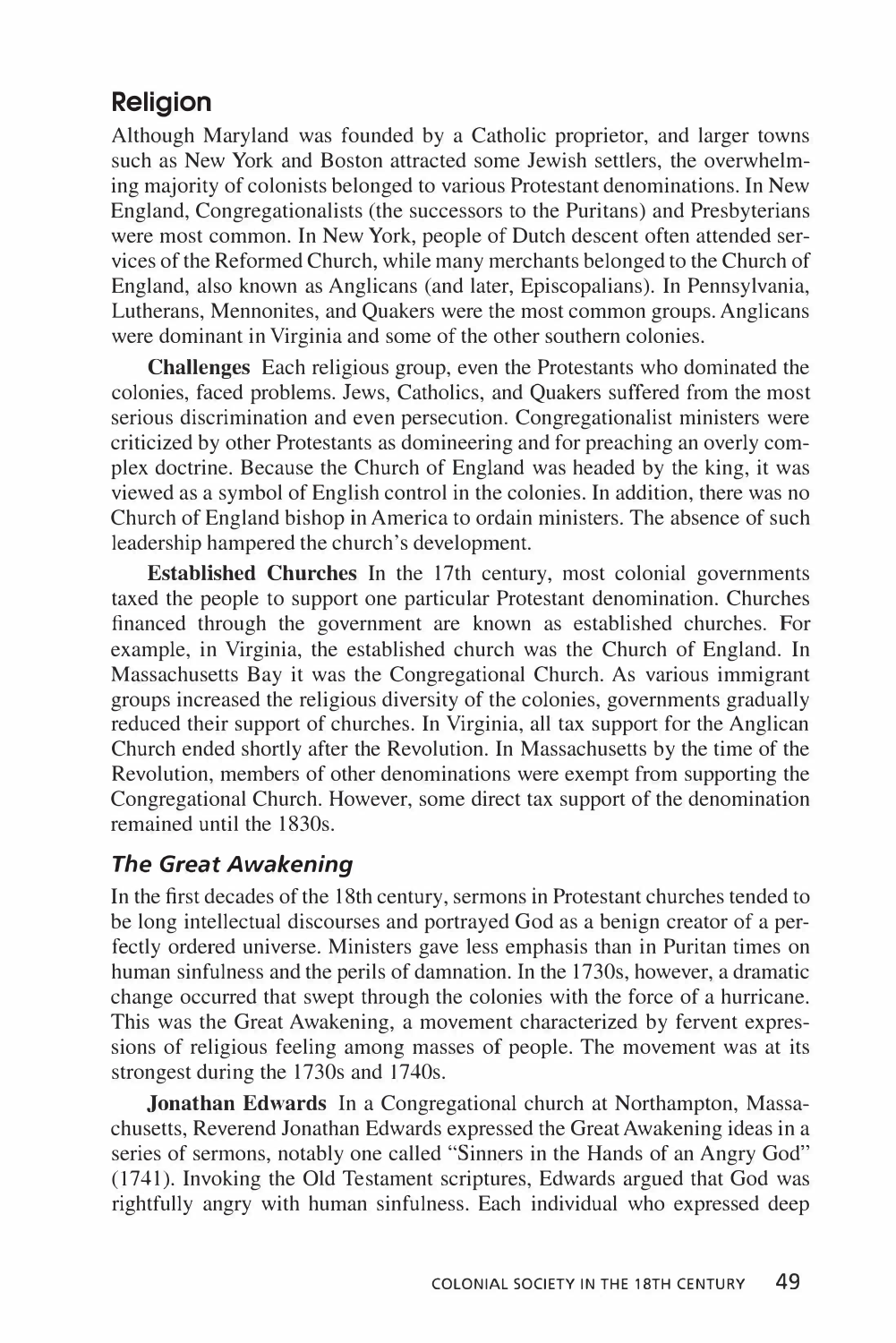penitence could be saved by God's grace, but the souls who paid no heed to God's commandments would suffer eternal damnation.

**George Whitefield** While Edwards mostly influenced New England, George Whitefield, who came from England **in** 1739, spread the Great Awakening throughout the colonies, sometimes attracting audiences of 10,000 people. In barns, tents, and fields, he delivered rousing sermons that stressed that God was all-powerful and would save only those who openly professed belief **in**  Jesus Christ. Those who did not would be damned into hell and face eternal torments. Whitefield taught that ordinary people with faith and sincerity could understand the gospels without depending on ministers to lead them.

**Religious Impact** The Great Awakening had a profound effect on religious practice in the colonies. As sinners tearfully confessed their guilt and then joyously exulted in being "saved," emotionalism became a common part of Protestant services. Ministers lost some of their former authority among those who now studied the Bible in their own homes.

The Great Awakening also caused divisions within churches, such as the Congregational and Presbyterian, between those supporting its teachings ("New Lights") and those condemning them ("Old Lights"). More evangelical sects such as the Baptists and Methodists attracted large numbers. As denominations competed for followers, they also called for separation of church and state.

**Political Influence** A movement as powerful as the Great Awakening affected all areas of life, including politics. For the first time, the colonistsregardless of their national origins or their social class—shared in a common experience as Americans. The Great Awakening also had a democratizing effect by changing the way people viewed authority. If common people could make their own religious decisions without relying on the "higher" authority of ministers, then might they also make their own political decisions without deferring to the authority of the great landowners and merchants? This revolutionary idea was not expressed in the 1740s, but 30 years later, it would challenge the authority of a king and his royal governors.

# **Cultural Life**

In the early 1600s, the chief concern of most colonists was economic survival. People had neither the time nor the resources to pursue leisure activities or create works of art and literature. One hundred years later, however, the colonial population had grown and matured enough that the arts could flourish, at least among the well-to-do southern planters and northern merchants.

#### *Achievements in the Arts and Sciences*

In the coastal areas, as fear of American Indians faded, people displayed their prosperity by adopting architectural and decorative styles from England.

**Architecture** In the 1740s and 1750s, the Georgian style of London was widely imitated in colonial houses, churches, and public buildings. Brick and stucco homes built in this style were characterized by a symmetrical placement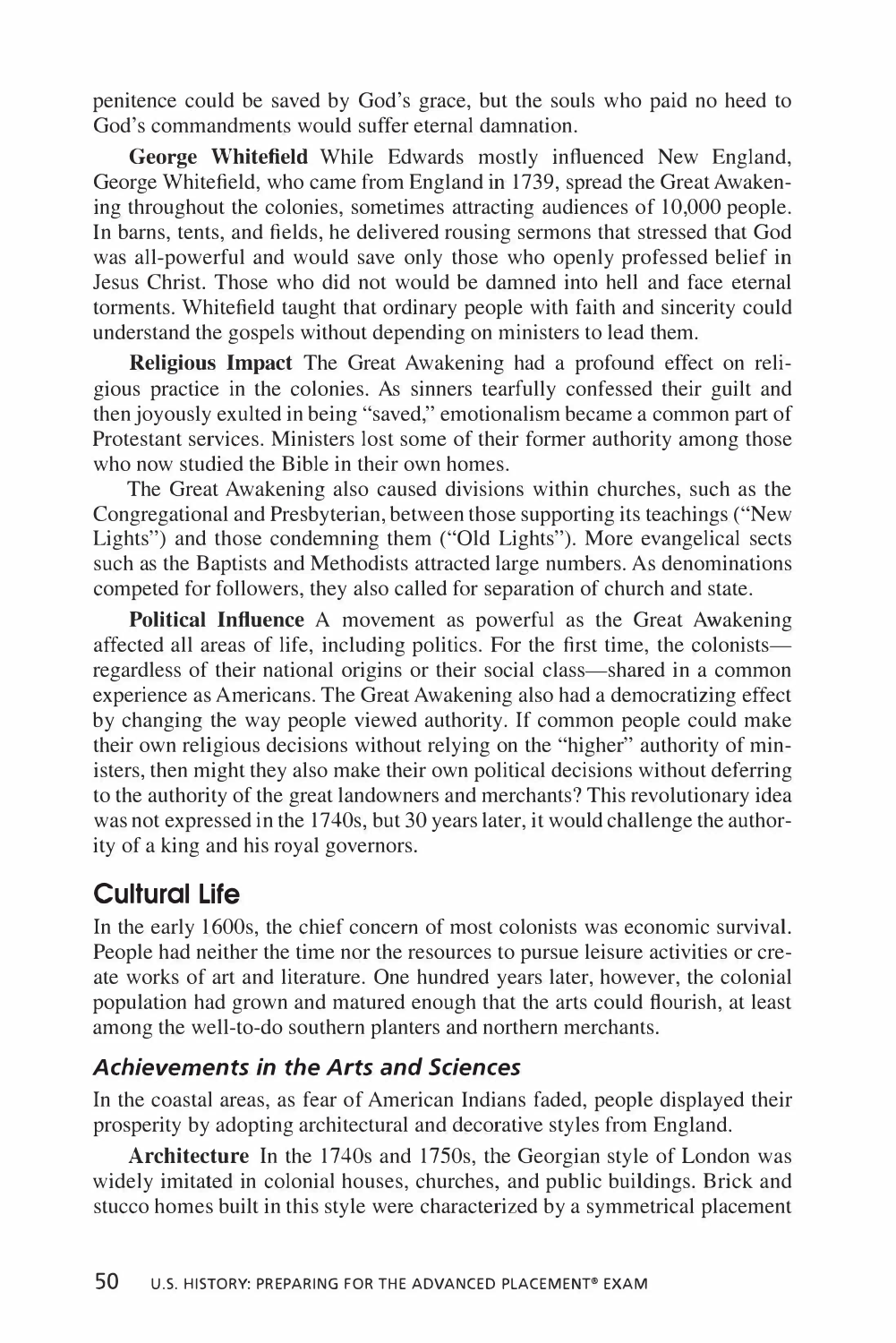of windows and dormers and a spacious center hall flanked by two fireplaces. Such homes were found only on or near the eastern seaboard. On the frontier, a one-room log cabin was the common shelter.

**Painting** Many colonial painters were itinerant artists who wandered the countryside in search of families who wanted their portraits painted. Shortly before the Revolution, two American artists, Benjamin West and John Copley, went to England where they acquired the necessary training and financial support to establish themselves as prominent artists.

**Literature** With limited resources available, most authors wrote on serious subjects, chiefly religion and politics. There were, for example, widely read religious tracts by two Massachusetts ministers, Cotton Mather and Jonathan Edwards. In the years preceding the American Revolution, writers including John Adams, James Otis, John Dickinson, Thomas Paine, and Thomas Jefferson issued political essays and treatises highlighting the conflict between American rights and English authority. The lack of support for literature did not stop everyone. The poetry of Phillis Wheatley is noteworthy both for her triumph over slavery and the quality of her verse.

By far the most popular and successful American writer of the 18th century was that remarkable jack-of-all-trades, Benjamin Franklin. His witty aphorisms and advice were collected in *Poor Richard's Almanack,* a best-selling book that was annually revised from 1732 to 1757.

**Science** Most scientists, such as the botanist John Bartram of Philadelphia, were self-taught. Benjamin Franklin won fame for his work with electricity and his developments of bifocal eyeglasses and the Franklin stove.

#### *Education*

Basic education was limited and varied among the colonies. Formal efforts were directed to males, since females were trained only for household work.

**Elementary Education** In New England, the Puritans' emphasis on learning the Bible led them to create the first tax-supported schools. A Massachusetts law in 1647 required towns with more than fifty families to establish primary schools for boys, and towns with more than a hundred families to establish grammar schools to prepare boys for college. In the middle colonies, schools were either church-sponsored or private. Often, teachers lived with the families of their students. In the southern colonies, parents gave their children whatever education they could. On plantations, tutors provided instruction for the owners' children.

**Higher Education** The first colonial colleges were sectarian, meaning that they promoted the doctrines of a particular religious group. The Puritans founded Harvard in Cambridge, Massachusetts, in 1636 in order to give candidates for the ministry a proper theological and scholarly education. The Anglicans opened William and Mary in Virginia in 1694, and the Congregationalists started Yale in Connecticut in 1701. The Great Awakening prompted the creation of five new colleges between 1746 and 1769: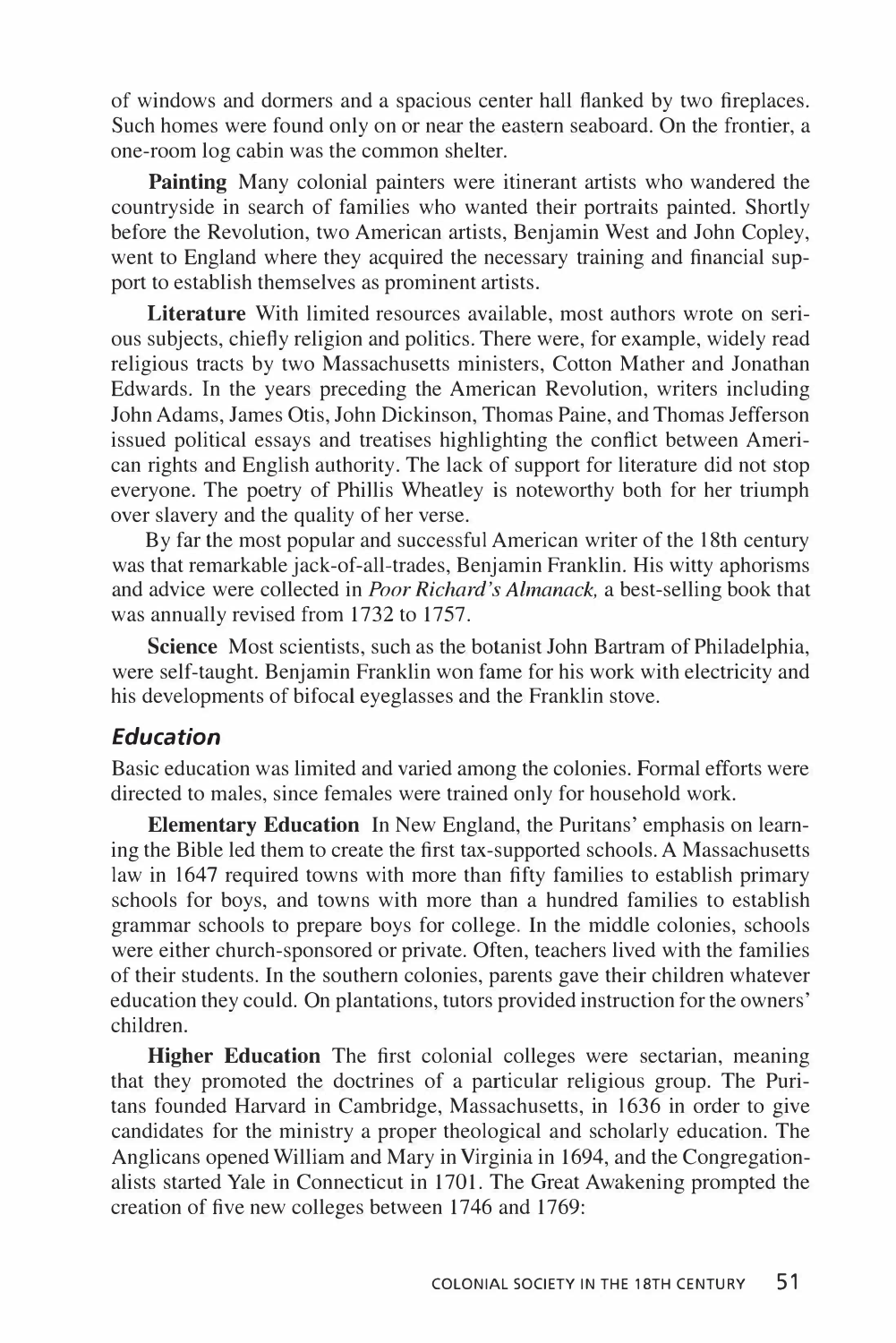- College of New Jersey (Princeton), 1746, Presbyterian
- King's College (Columbia), 1754, Anglican
- Rhode Island College (Brown), 1764, Baptist
- Queens College (Rutgers), 1766, Reformed
- Dartmouth College, 1769, Congregationalist

Only one nonsectarian college was founded during this period. The College of Philadelphia, which later became the University of Pennsylvania, had no religious sponsors. On hand for the opening ceremonies in 1765 were the college's civic-minded founders, chief among them Benjamin Franklin.

**Ministry** During the 17th century, the Christian ministry was the only profession to enjoy widespread respect among the common people. Ministers were often the only well-educated person in a small community.

**Physicians** Colonists who fell prey to epidemics of smallpox and diphtheria were often treated by "cures" that only made them worse. One common practice was to bleed the sick, often by employing leeches or bloodsuckers. A beginning doctor received little formal medical training other than acting as an apprentice to an experienced physician. The first medical college in the colonies was begun in 1765 as part of Franklin's idea for the College of Philadelphia.

**Lawyers** Often viewed as talkative troublemakers, lawyers were not common in the 1600s. In that period, individuals would argue their own cases before a colonial magistrate. During the 1700s, however, as trade expanded and legal problems became more complex, people felt a need for expert assistance in court. The most able lawyers formed a bar ( committee or board), which set rules and standards for aspiring young lawyers. Lawyers gained further respect in the 1760s and 1770s when they argued for colonial rights. John Adams, James Otis, and Patrick Henry were three such lawyers whose legal arguments would ultimately provide the intellectual underpinnings of the American Revolution.

# *The Press*

News and ideas circulated in the colonies principally by means of a postal system and local printing presses.

**Newspapers** In 1725, only five newspapers existed in the colonies, but by 1776 the number had grown to more than 40. Issued weekly, each newspaper consisted of a single sheet folded once to make four pages. It contained such items as month-old news from Europe, ads for goods and services and for the return of runaway indentured servants and slaves, and pious essays giving advice for better living. Illustrations were few or nonexistent. The first cartoon appeared in the Philadelphia *Gazette,* placed there by, of course, Ben Franklin.

**The Zenger Case** Newspaper printers in colonial days ran the risk of being jailed for libel if any article offended the political authorities. In 1735, John Peter Zenger, a New York editor and publisher, was brought to trial on a charge of libelously criticizing New York's royal governor. Zenger's lawyer, Andrew Hamilton, argued that his client had printed the truth about the governor.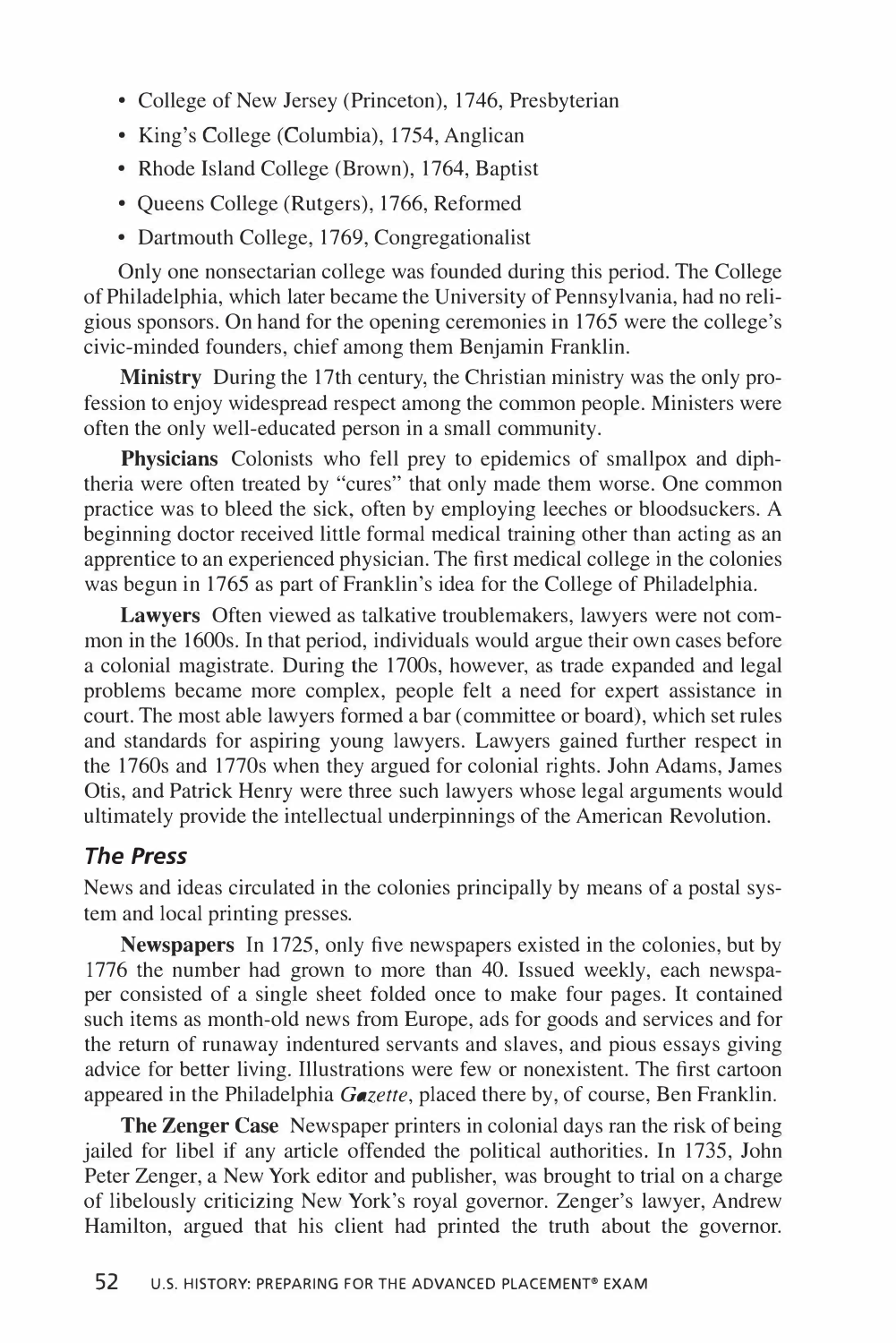According to English common law at the time, injuring a governor's reputation was considered a criminal act, no matter whether a printed statement was true or false. Ignoring the English law, the jury voted to acquit Zenger. While this case did not guarantee complete freedom of the press, it encouraged newspapers to take greater risks in criticizing a colony's government.

## *Rural Folkways*

The majority of colonists rarely saw a newspaper or read any book other than the Bible. As farmers on the frontier or even within a few miles of the coast, they worked from first daylight to sundown. The farmer's year was divided into four ever-recurring seasons: spring planting, summer growing, fall harvesting, and winter preparations for the next cycle. Food was usually plentiful, but light and heat in the colonial farmhouse were limited to the kitchen fireplace and a few well-placed candles. Entertainment for the well-to-do consisted chiefly of card playing and horse-racing in the southern colonies, theater-going in the middle colonies, and attending religious lectures in Puritan New England.

## *The Enlightenment*

In the 18th century, some educated Americans felt attracted to a European movement in literature and philosophy that is known as the Enlightenment. The leaders of this movement believed that the "darkness" of past ages could be corrected by the use of human reason in solving most of humanity's problems.

A major influence on the Enlightenment and on American thinking was the work of John Locke, a 17th-century English philosopher and political theorist. Locke, in his *Two Treatises of Government,* reasoned that while the state (the government) is supreme, it is bound to follow "natural laws" based on the rights that people have simply because they are human. He argued that sovereignty ultimately resides with the people rather than with the state. Furthermore, said Locke, citizens had a right and an obligation to revolt against whatever government failed to protect their rights.

Other Enlightenment philosophers adopted and expounded on Locke's ideas. His stress on natural rights would provide a rationale for the American Revolution and later for the basic principles of the U.S. Constitution.

## *Emergence of a National Character*

The colonists' motivations for leaving Europe, the political heritage of the English majority, and the influence of the American natural environment combined to bring about a distinctly American viewpoint and way of life. Especially among white male property owners, the colonists exercised the rights of free speech and a free press, became accustomed to electing representatives to colonial assemblies, and tolerated a variety of religions. English travelers in the colonies remarked that Americans were restless, enterprising, practical, and forever seeking to improve their circumstances.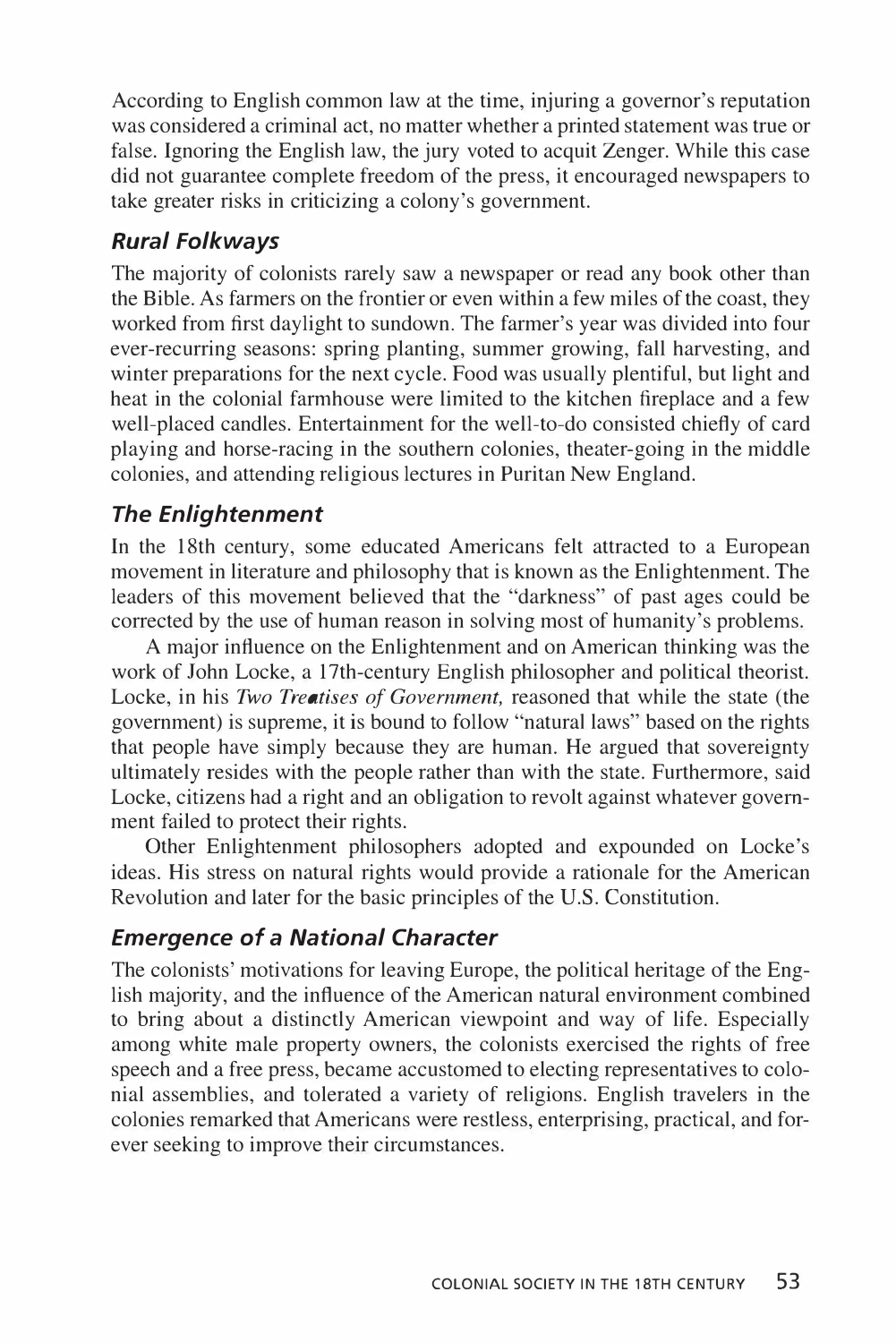# **Politics**

By 1750, the 13 colonies had similar systems of government, with a governor acting as chief executive and a separate legislature voting either to adopt or reject the governor's proposed laws.

#### *Structure of Government*

There were eight royal colonies with governors appointed by the king (New Hampshire, Massachusetts, New York, New Jersey, Virginia, North Carolina, South Carolina, and Georgia). In the three proprietary colonies (Maryland, Pennsylvania, and Delaware), governors were appointed by the proprietors. The governors in only two of the colonies, Connecticut and Rhode Island, were elected by popular vote.

In every colony, the legislature consisted of two houses. The lower house, or assembly, elected by the eligible voters, voted for or against new taxes. Colonists thus became accustomed to paying taxes only if their chosen representatives approved. (Their unwillingness to surrender any part of this privilege would become a cause for revolt in the 1770s.) In the royal and proprietary colonies, members of the legislature's upper house—or council—were appointed by the king or the proprietor. In the two self-governing colonies, both the upper and lower houses were elective bodies.

**Local Government** From the earliest period of settlement, colonists in New England established towns and villages, clustering their small homes around an open space known as a green. In the southern colonies, on the other hand, towns were much less common, and farms and plantations were widely separated. Thus, the dominant form of local government in New England was the town meeting, in which people of the town would regularly come together, often in a church, to vote directly on public issues. In the southern colonies, local government was carried on by a law-enforcing sheriff and other officials who served a large territorial unit called a *county.*

## *Voting*

If democracy is defined as the participation of all the people in the making of government policy, then colonial democracy was at best limited and partial. Those barred from voting—white women, poor white men, slaves of both sexes, and most free blacks—constituted a sizable majority of the colonial population. Nevertheless, the barriers to voting that existed in the 17th century were beginning to be removed in the 18th. Religious restrictions, for example, were removed in Massachusetts and other colonies. On the other hand, voters in all colonies were still required to own at least a small amount of property.

Another factor to consider is the degree to which members of the colonial assemblies and governors' councils represented either a privileged elite or the larger society of plain citizens. The situation varied from one colony to the next. In Virginia, membership in the House of Burgesses was tightly restricted to certain families of wealthy landowners. In Massachusetts, the legislature was more open to small farmers, although there, too, an educated, propertied elite held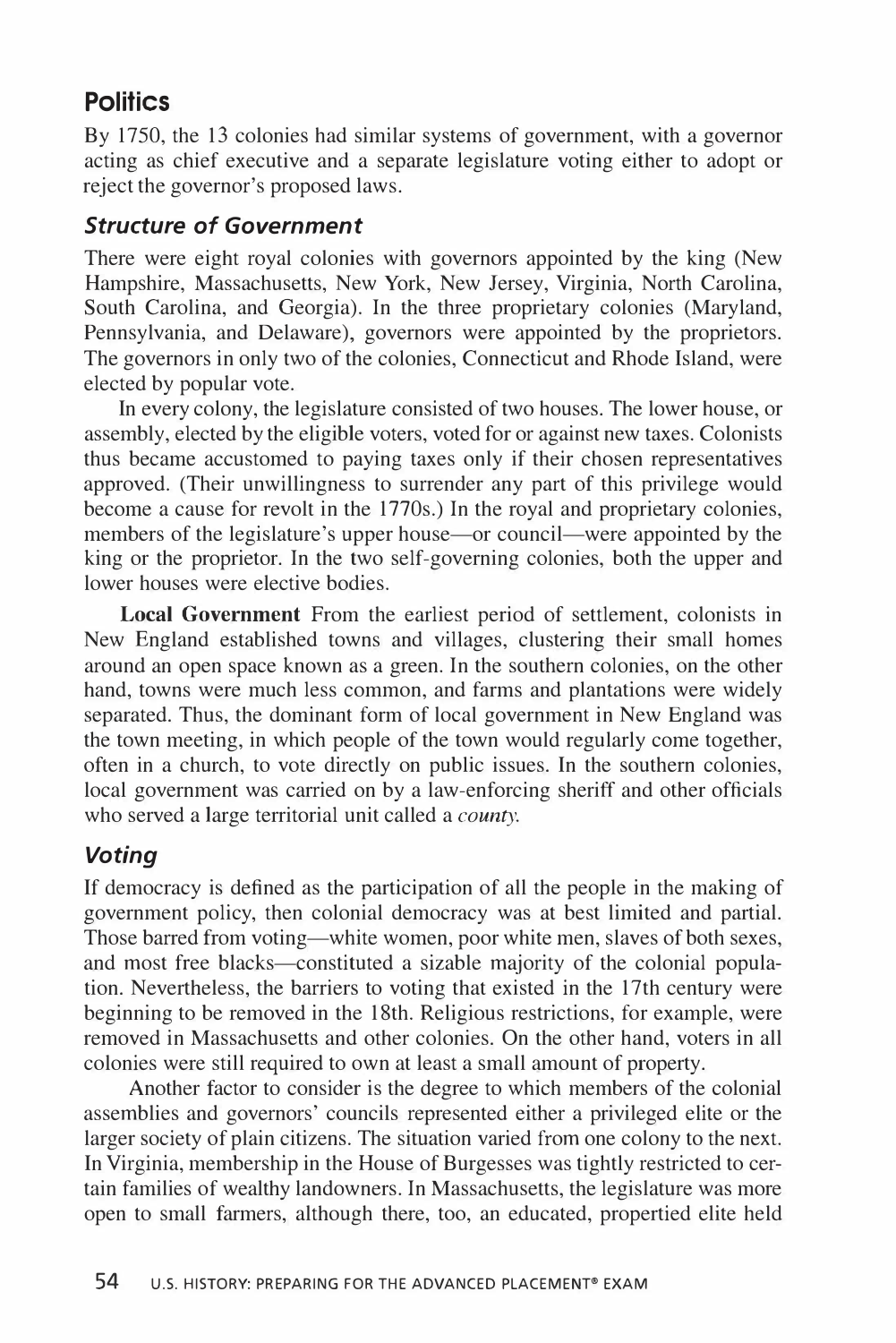power for generations. The common people everywhere tended to defer to their "betters" and to depend upon the privileged few to make decisions for them.

Without question, colonial politics was restricted to participation by white males only. Even so, compared with other parts of the world, the English colonies showed tendencies toward democracy and self-government that made their political system unusual for the time.

#### **HISTORICAL PERSPECTIVES:** WAS COLONIAL SOCIETY DEMOCRATIC?

Was colonial America "democratic" or not? The question is important for its own sake and also because it affects one's perspective on the American Revolution and on the subsequent evolution of democratic politics in the United States. Many historians have focused on the politics of colonial Massachusetts. Some have concluded that colonial Massachusetts was indeed democratic, at least for the times. By studying voting records and statistics, they determined that the vast majority of white male citizens could vote and were not restricted by property qualifications. According to these historians, class differences between an elite and the masses of people did not prevent the latter from participating fully in colonial politics.

Other historians question whether broad voting rights by themselves demonstrate the existence of real democracy. The true test of democratic practice, they argue, would be whether different groups in a colonial town felt free to debate political questions in a town meeting. In the records of such meetings, they found little evidence of true political conflict and debate. Instead, they found that the purpose of town meetings in colonial days was to reach a consensus and to avoid conflict and real choices. These historians believe that the nature of consensus-forming limited the degree of democracy.

A third historical perspective is based on studies of economic change in colonial Boston. According to this view, a fundamental shift from an agrarian to a maritime economy occurred in the 18th century. In the process, a new elite emerged to dominate Boston's finances, society, and politics. The power of this elite prevented colonial Massachusetts from being considered a true democracy.

The question remains: To what extent were Massachusetts and the other colonies democratic? Much of the answer depends on the definition of democracy.